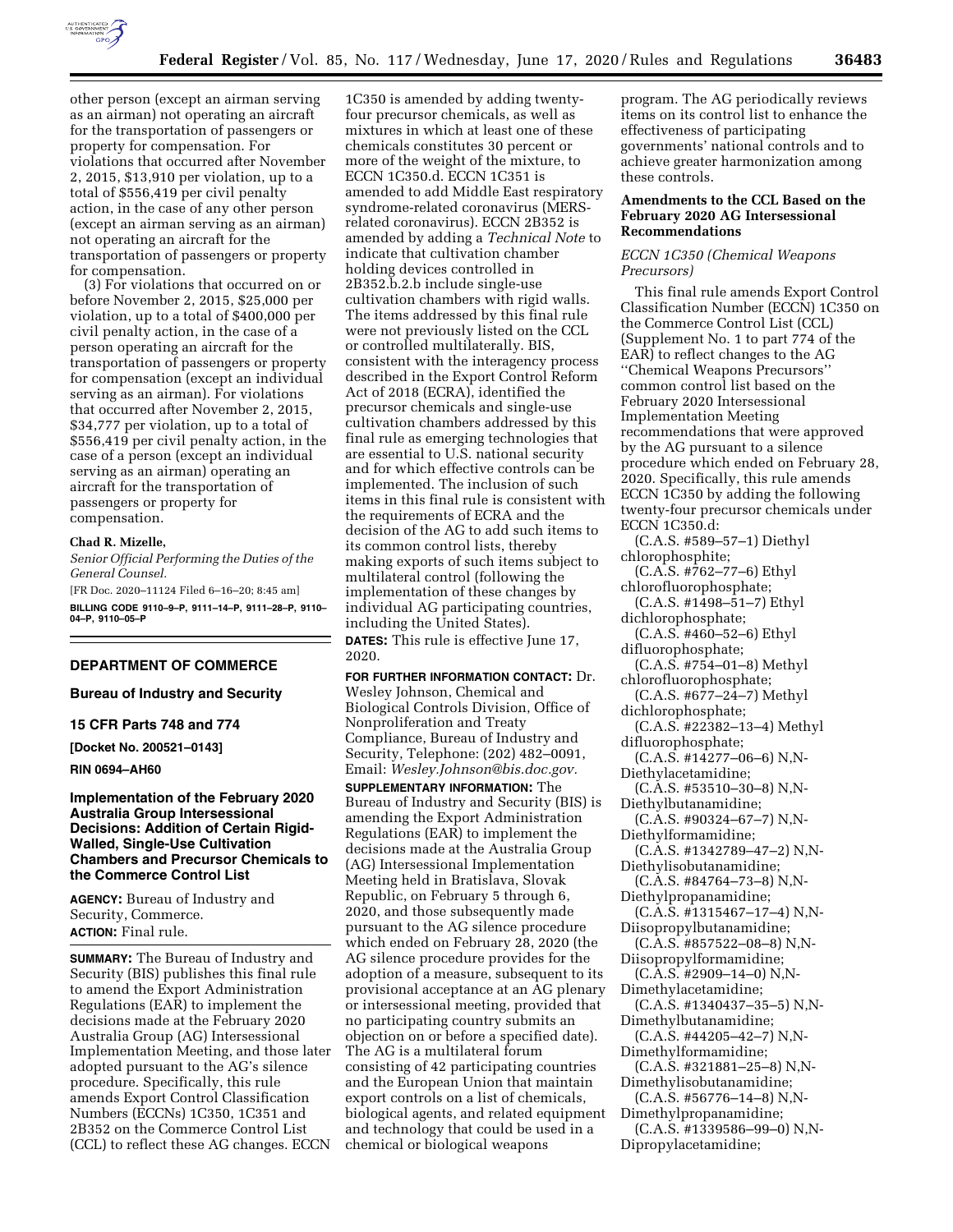(C.A.S. #1342422–35–8) N,N-Dipropylbutanamidine;

 $(C.\overline{A}.\overline{S}.$  #48044–20–8) N,N-Dipropylformamidine;

(C.A.S. #1342700–45–1) N,N-Dipropylisobutanamidine; and

(C.A.S. #1341496–89–6) N,N-Dipropylpropanamidine.

Note that mixtures in which at least one of the chemicals listed in ECCN 1C350.d (which now includes the twenty-four precursor chemicals listed above) constitutes 30 percent or more of the weight of the mixture are also controlled under this ECCN.

In addition, although this rule does not amend ECCN 1D390 (''software'' for chemical production process control), ECCN 1E001 (''technology'' for the ''development'' or ''production'' of, *inter alia,* precursor chemicals controlled by ECCN 1C350), ECCN 1E350 (''technology'' for chemical production facilities) or ECCN 1E351

(''technology'' for the disposal of, *inter alia,* precursor chemicals), these ECCNs cross-reference items controlled by ECCN 1C350 and, consequently, ''software'' or ''technology'' that is related to any of the twenty-four precursor chemicals added by this rule to ECCN 1C350.d is now subject to control under ECCN 1D390, 1E001, 1E350 or 1E351 if such ''software'' or ''technology'' falls within the parameters of the controls described therein.

Prior to the addition of these twentyfour precursor chemicals to the AG chemical weapons precursors common control list, BIS, consistent with the interagency process described in the Export Control Reform Act of 2018 (ECRA) (50 U.S.C. 4801–4852) under Section 1758 (codified at 50 U.S.C. 4817), identified these items as emerging technologies that are essential to U.S. national security and for which

effective controls can be implemented. This interagency process resulted in a finding that the absence of export controls on these precursor chemicals could be exploited for chemical weapons purposes. The inclusion of these precursor chemicals in this final rule is consistent with the requirements of ECRA and the decision of the AG to add these items to their common control lists, thereby making exports of such items subject to multilateral control.

This rule alphabetically reorders the precursor chemicals listed in ECCN 1C350.d to reflect the addition of the twenty-four precursor chemicals identified above. To assist in identifying the precursor chemicals that are now controlled under ECCN 1C350.d, the following table lists each chemical now found in ECCN 1C350.d, as well as the previous ECCN 1C350.d listing (if any) for these chemicals.

| AG-controlled precursor chemicals | Previous CCL<br>designation | <b>Current CCL</b><br>designation |
|-----------------------------------|-----------------------------|-----------------------------------|
|                                   | ECCN 1C350.d.1              | ECCN 1C350.d.1.                   |
|                                   | ECCN 1C350.d.2              | ECCN 1C350.d.2.                   |
|                                   | ECCN 1C350.d.3              | ECCN 1C350.d.3.                   |
|                                   | ECCN 1C350.d.4              | ECCN 1C350.d.4.                   |
|                                   | Not listed                  | ECCN 1C350.d.5.                   |
|                                   | ECCN 1C350.d.5              | ECCN 1C350.d.6.                   |
|                                   | ECCN 1C350.d.6              | ECCN 1C350.d.7.                   |
|                                   | ECCN 1C350.d.7              | ECCN 1C350.d.8.                   |
|                                   | ECCN 1C350.d.8              | ECCN 1C350.d.9.                   |
|                                   | ECCN 1C350.d.9              | ECCN 1C350.d.10.                  |
|                                   | Not listed                  | ECCN 1C350.d.11.                  |
|                                   | Not listed                  | ECCN 1C350.d.12.                  |
|                                   | Not listed                  | ECCN 1C350.d.13.                  |
|                                   | ECCN 1C350.d.10             | ECCN 1C350.d.14.                  |
|                                   | ECCN 1C350.d.11             | ECCN 1C350.d.15.                  |
|                                   | ECCN 1C350.d.12             | ECCN 1C350.d.16.                  |
|                                   | Not listed                  | ECCN 1C350.d.17.                  |
|                                   |                             |                                   |
|                                   | Not listed                  | ECCN 1C350.d.18.                  |
|                                   | Not listed                  | ECCN 1C350.d.19.                  |
|                                   | Not listed                  | ECCN 1C350.d.20.                  |
|                                   | Not listed                  | ECCN 1C350.d.21.                  |
|                                   | Not listed                  | ECCN 1C350.d.22.                  |
|                                   | Not listed                  | ECCN 1C350.d.23.                  |
|                                   | Not listed                  | ECCN 1C350.d.24.                  |
|                                   | Not listed                  | ECCN 1C350.d.25.                  |
|                                   | Not listed                  | ECCN 1C350.d.26.                  |
|                                   | Not listed                  | ECCN 1C350.d.27.                  |
|                                   | Not listed                  | ECCN 1C350.d.28.                  |
|                                   | Not listed                  | ECCN 1C350.d.29.                  |
|                                   | Not listed                  | ECCN 1C350.d.30.                  |
|                                   | Not listed                  | ECCN 1C350.d.31.                  |
|                                   | Not listed                  | ECCN 1C350.d.32.                  |
|                                   | Not listed                  | ECCN 1C350.d.33.                  |
|                                   | Not listed                  | ECCN 1C350.d.34.                  |
|                                   | Not listed                  | ECCN 1C350.d.35.                  |
|                                   | Not listed                  | ECCN 1C350.d.36.                  |
|                                   | ECCN 1C350.d.13             | ECCN 1C350.d.37.                  |
|                                   | ECCN 1C350.d.14             | ECCN 1C350.d.38.                  |
|                                   | ECCN 1C350.d.15             | ECCN 1C350.d.39.                  |
|                                   | ECCN 1C350.d.16             | ECCN 1C350.d.40.                  |
|                                   | ECCN 1C350.d.17             | ECCN 1C350.d.41.                  |
|                                   | ECCN 1C350.d.18             | ECCN 1C350.d.42.                  |
|                                   | ECCN 1C350.d.19             | ECCN 1C350.d.43.                  |
|                                   | ECCN 1C350.d.20             | ECCN 1C350.d.44.                  |
|                                   | ECCN 1C350.d.21             | ECCN 1C350.d.45.                  |
|                                   | ECCN 1C350.d.22<br>$\cdots$ | ECCN 1C350.d.46.                  |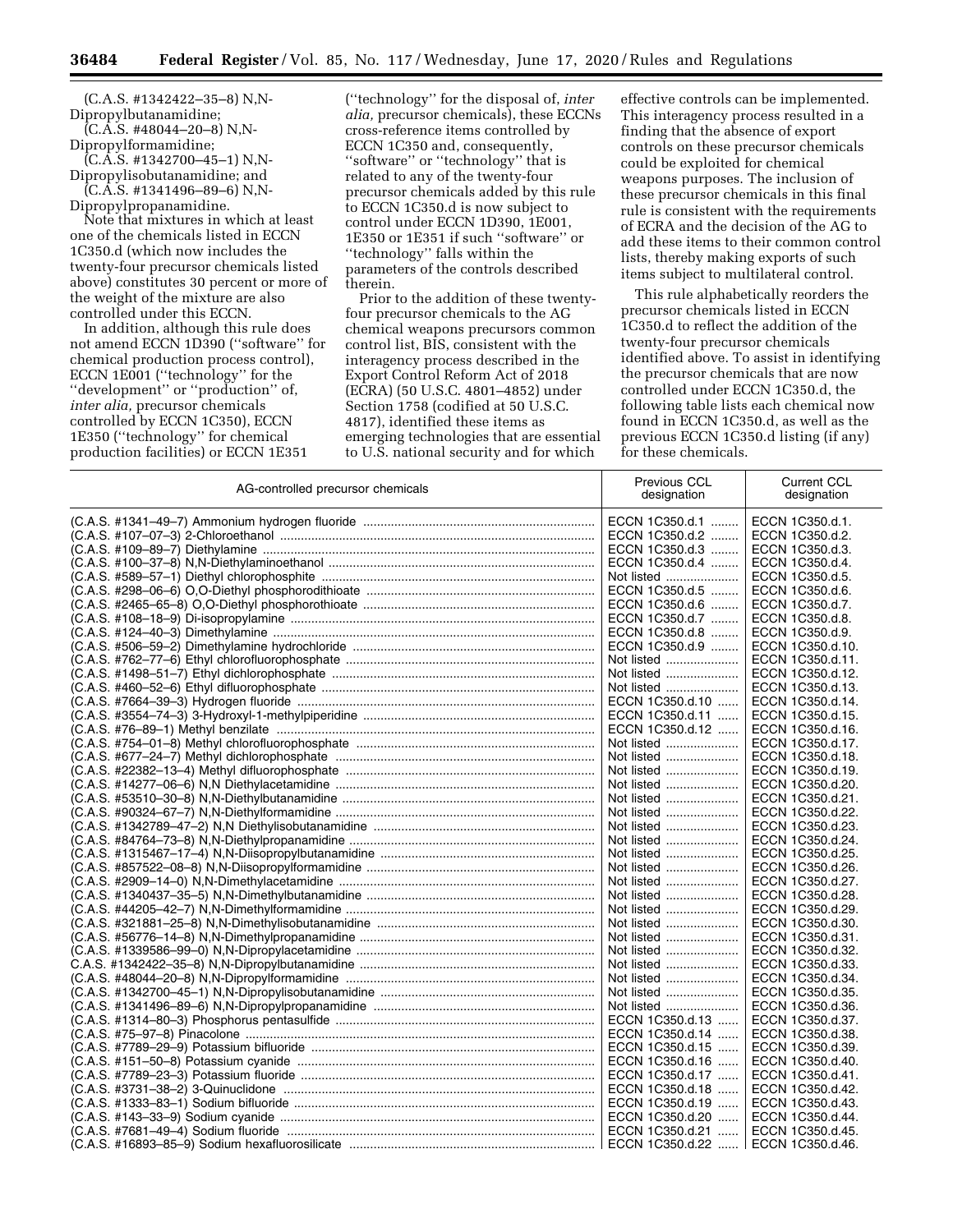| AG-controlled precursor chemicals | Previous CCL<br>designation                                                                                           | Current CCL<br>designation |
|-----------------------------------|-----------------------------------------------------------------------------------------------------------------------|----------------------------|
|                                   | ECCN 1C350.d.23    ECCN 1C350.d.47.<br>  ECCN 1C350.d.24    ECCN 1C350.d.48.<br>  ECCN 1C350.d.25    ECCN 1C350.d.49. |                            |

Note that all items controlled under ECCN 1C350.d, including the newly added precursor chemicals described above, are controlled for chemical/ biological (CB) reasons and antiterrorism (AT) reasons (see CB Column 2 of the Commerce Country Chart in Supplement No. 1 to part 738 of the EAR and the AT license requirements described in part 742 of the EAR that apply to Iran, North Korea, Sudan and Syria). A license also is required to certain destinations in accordance with the embargoes and other special controls described in part 746 of the EAR.

## *ECCN 1C351 (Human and Animal Pathogen and Toxins)*

This final rule amends ECCN 1C351 on the CCL to reflect changes to the AG ''Control List of Human and Animal Pathogens and Toxins'' based on the February 2020 Intersessional Implementation Meeting recommendations that were adopted by AG. Specifically, this rule adds the Middle East respiratory syndromerelated coronavirus (MERS-related coronavirus) to ECCN 1C351.a.30 due to its homology with severe acute respiratory syndrome-related coronavirus (SARS-related coronavirus) and its potential use in biological weapons activities. The viruses in ECCN 1C351.a that were previously numbered, in alphabetical order, as .a.30 through .a.57 have been renumbered as .a.31 through .a.58, respectively, and relevant cross-references adjusted as necessary.

In addition, although this rule does not amend ECCN 1E001 (''technology'' for the ''development'' or ''production'' of, *inter alia,* pathogens or ''toxins'' controlled by ECCN 1C351) or ECCN 1E351 (''technology'' for the disposal of, *inter alia,* microbiological materials), these ECCNs cross-reference items controlled by ECCN 1C351 and, consequently, ''technology'' that is related to the MERS-related coronavirus added by this rule to ECCN 1C351.a.30 is now subject to control under ECCN 1E001 or 1E351 if such ''technology'' falls within the parameters of the controls described therein.

Note that all items controlled under ECCN 1C351.d, including the newly added MERS-related coronavirus, require a license for CB reasons and AT reasons to the destinations indicated

under CB Column 1 and AT Column 1, respectively, on the Commerce Country Chart in Supplement No. 1 to part 738 of the EAR (also see the AT license requirements described in part 742 of the EAR that apply to Iran, North Korea, Sudan and Syria). In addition, a license is required to certain destinations in accordance with the embargoes and other special controls described in part 746 of the EAR. Also note that, in addition to the license requirements described above, items controlled under ECCN 1C351.d.11 or .d.12 require a license to certain destinations for chemical weapons (CW) reasons, as described in the License Requirements section of ECCN 1C351 and in Section 742.18 of the EAR.

## *ECCN 2B352 (Equipment Capable of Use in Handling Biological Materials)*

This final rule amends ECCN 2B352 on the CCL to reflect changes to the AG ''Control List of Dual-Use Biological Equipment and Related Technology and Software'' based on the February 2020 Intersessional Implementation Meeting recommendations that were adopted by the AG. Specifically, this rule adds a *Technical Note* to ECCN 2B352.b to indicate that cultivation chamber holding devices controlled in 2B352.b.2.b include single-use cultivation chambers with rigid walls. Consequently, such single-use cultivation chambers require a license for CB reasons and AT reasons to the destinations indicated under CB Column 2 and AT Column 1, respectively, on the Commerce Country Chart in Supplement No. 1 to part 738 of the EAR (also see the AT license requirements described in part 742 that apply to Iran, North Korea, Sudan and Syria). A license also is required to certain destinations in accordance with the embargoes and other special controls described in part 746 of the EAR.

In addition, although this rule does not amend ECCNs 2E001, 2E002 and 2E301 (which control, respectively, ''technology'' for the ''development,'' ''production'' or ''use'' of, *inter alia,*  ECCN 2B352 equipment), these ECCNs cross-reference items controlled by ECCN 2B352 and, consequently, ''technology'' that is related to rigidwalled, single-use cultivation chambers added by this rule to ECCN 2B352.b.2.b

is now subject to control under ECCN 2E001, 2E002 or 2E301 if such ''technology'' falls within the parameters of the controls described therein.

Prior to the addition of these cultivation chambers to the AG biological equipment common control list, BIS, consistent with the interagency process described in Section 1758 of ECRA, identified these items as emerging technologies that are essential to U.S. national security and for which effective controls can be implemented. This interagency process resulted in a finding that disposable cultivation chambers that do not require the use of a holding device have recently gained significant market share in the singleuse biological equipment market (both within and outside the United States) and, furthermore, that they are capable of functioning as cultivation chamber holding devices controlled under ECCN 2B352.b.2.b. Consequently, the absence of export controls on these single-use cultivation chambers could be exploited for chemical and biological weapons (CBW) purposes. Among the items of concern, in this regard, are impellermixed liquid culture chambers, as well as novel packed-bed and hollow-fiber models. The inclusion of these cultivation chambers in this final rule is consistent with the requirements of ECRA and the decision of the AG to add these items to their common control lists, thereby making exports of such items subject to multilateral control.

## **Conforming Changes to Supplement No. 7 to Part 748**

This final rule also amends Supplement No. 7 to part 748 to update the ECCN reference to hydrogen fluoride (C.A.S. #7664–39–3) in the eligible item descriptions for the following validated end-users: (1) ''Samsung China Semiconductor Co. Ltd.'' and (2) ''Shanghai Huahong Grace Semiconductor Manufacturing Corporation.'' As described above, hydrogen fluoride was previously classified under ECCN 1C350.d.10, but is now classified under ECCN 1C350.d.14 with the publication of this rule. These conforming amendments do not change the scope of eligible items for either of the two validated end-users indicated above—they merely update the ECCN references in Supplement No.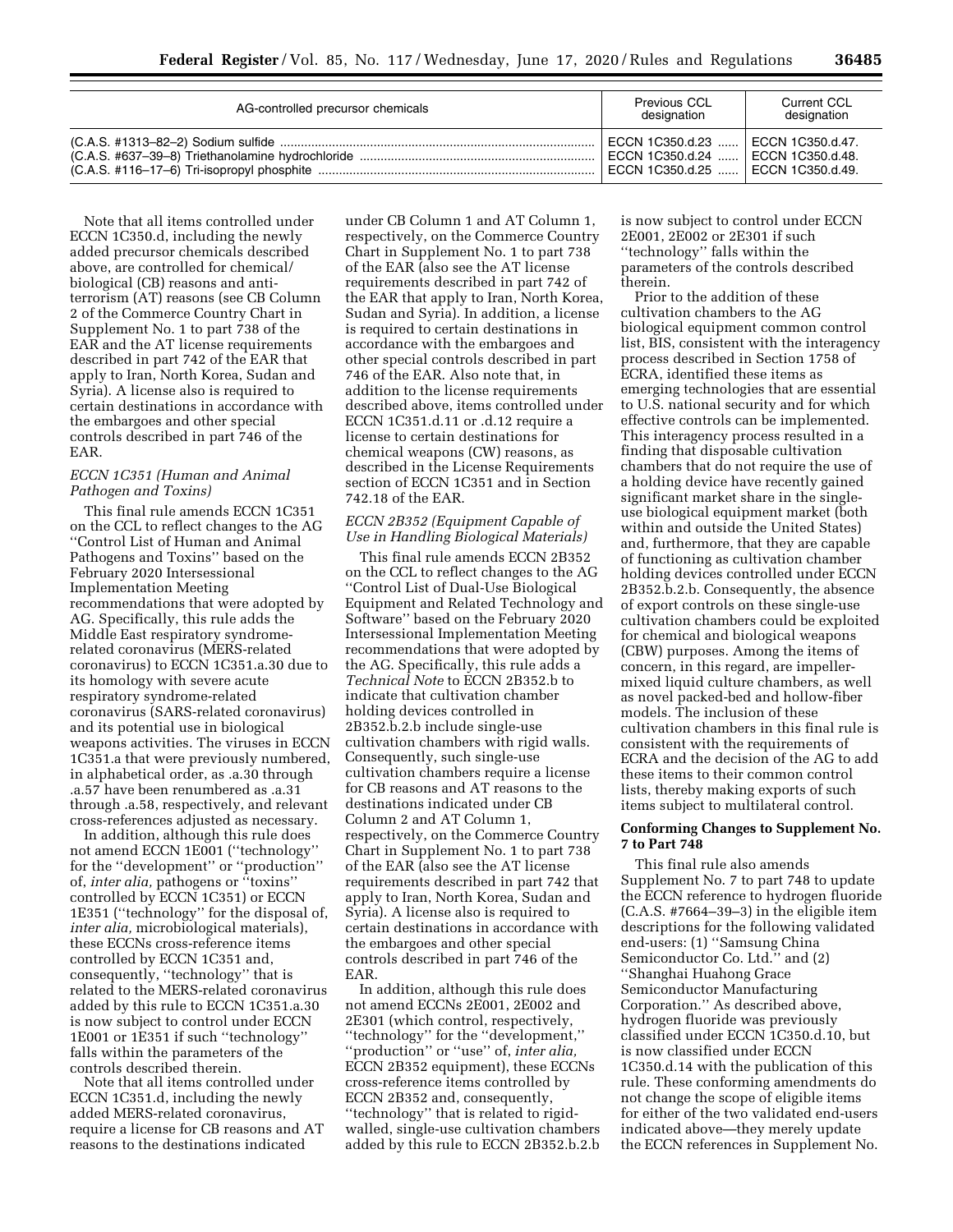7 to part 748 to correctly identify which ECCN 1C350.d items are eligible for each of these validated end-users. Because this rule does not add or remove any validated end-users or revise the scope of eligible items, the citation for this rule is not indicated in the ''**Federal Register** Citation'' column of Supplement No. 7.

# **Saving Clause**

Shipments of items removed from eligibility for export, reexport or transfer (in-country) under a license exception or without a license (*i.e.,* under the designator ''NLR'') as a result of this regulatory action that were on dock for loading, on lighter, laden aboard an exporting carrier, or en route aboard a carrier to a port of export, on June 17, 2020, pursuant to actual orders for export, reexport or transfer (in-country) to a foreign destination, may proceed to that destination under the previously applicable license exception or without a license (NLR) so long as they are exported, reexported or transferred (incountry) before August 17, 2020. Any such items not actually exported, reexported or transferred (in-country) before midnight, on August 17, 2020, require a license in accordance with this regulation.

''Deemed'' exports of ''technology'' and ''source code'' removed from eligibility for export under a license exception or without a license (under the designator ''NLR'') as a result of this regulatory action may continue to be made under the previously available license exception or without a license (NLR) before August 17, 2020. Beginning at midnight on August 17, 2020, such ''technology'' and ''source code'' may no longer be released, without a license, to a foreign national subject to the ''deemed'' export controls in the EAR when a license would be required to the home country of the foreign national in accordance with this regulation.

#### **Export Control Reform Act of 2018**

On August 13, 2018, the President signed into law the John S. McCain National Defense Authorization Act for Fiscal Year 2019, which included the Export Control Reform Act of 2018 (ECRA), 50 U.S.C. Sections 4801–4852. ECRA provides the legal basis for BIS's principal authorities and serves as the authority under which BIS issues this rule. As set forth in section 1768 of ECRA, all delegations, rules, regulations, orders, determinations, licenses, or other forms of administrative action that were made, issued, conducted, or allowed to become effective under the Export

Administration Act of 1979 (previously, 50 U.S.C. 4601 *et seq.*) (as in effect prior to August 13, 2018, and as continued in effect pursuant to the International Emergency Economic Powers Act (50 U.S.C. 1701 *et seq.*)) or the Export Administration Regulations, and were in effect as of August 13, 2018, shall continue in effect according to their terms until modified, superseded, set aside, or revoked under the authority of ECRA.

### **Rulemaking Requirements**

1. Executive Orders 13563 and 12866 direct agencies to assess all costs and benefits of available regulatory alternatives and, if regulation is necessary, to select regulatory approaches that maximize net benefits (including: Potential economic, environmental, public health and safety effects; distributive impacts; and equity). Executive Order 13563 emphasizes the importance of quantifying both costs and benefits and of reducing costs, harmonizing rules, and promoting flexibility. This rule has been designated a ''significant regulatory action,'' although not economically significant, under section 3(f) of Executive Order 12866. Accordingly, the rule has been reviewed by the Office of Management and Budget.

The cost-benefit analysis required pursuant to Executive Orders 13563 and 12866 indicates that this rule is intended to improve national security as its primary direct benefit. Specifically, implementation, in a timely manner, of the Australia Group (AG) agreements described herein will enhance the national security of the United States by reducing the risk that global international trade involving dual-use chemical and biological items would contribute to the proliferation of chemical and biological weapons of mass destruction. The principal objective of AG participating countries is to use licensing measures to ensure that exports of certain chemicals, biological agents, and dual-use chemical and biological manufacturing facilities and equipment, do not contribute to the proliferation of chemical and biological weapons of mass destruction, which has been identified as a threat to domestic and international peace and security. The AG achieves this objective by harmonizing participating countries' national export licensing measures. These controls are essential given that the international chemical and biotechnology industries are a target for proliferators as a source of materials for chemical and biological weapons programs.

In calculating the costs that will be imposed by this rule, BIS estimates that no more than 25 additional license applications will have to be submitted to BIS, annually, as a result of the implementation of the amendments described in this rule (see Rulemaking Requirements #2, below). Application of the cost-benefit analysis required under Executive Orders 13563 and 12866 to this rule, as described above, indicates that this rule is intended to improve the national security of the United States as its primary direct benefit. Accordingly, consistent with the stated purpose of the proposed amendments to ECCNs 1C350, 1C351 and 2B352, this rule meets the requirements set forth in the April 5, 2017, OMB guidance implementing Executive Order 13771 (82 FR 9339, February 3, 2017), regarding what constitutes a regulation issued ''with respect to a national security function of the United States,'' and it is, therefore, exempt from the requirements of E.O. 13771.

2. Notwithstanding any other provision of law, no person is required to respond to, nor shall any person be subject to a penalty for failure to comply with, a collection of information subject to the requirements of the Paperwork Reduction Act of 1995 (44 U.S.C. 3501 *et seq.*) (PRA), unless that collection of information displays a currently valid Office of Management and Budget (OMB) Control Number. This rule contains the following collections of information subject to the requirements of the PRA. These collections have been approved by OMB under control numbers 0694–0088 (Simplified Network Application Processing System) and 0694–0096 (Five Year Records Retention Period). The approved information collection under OMB control number 0694–0088 includes license applications, among other things, and carries a burden estimate of 29.6 minutes per manual or electronic submission for a total burden estimate of 31,833 hours. The approved information collection under OMB control number 0694–0096 includes recordkeeping requirements and carries a burden estimate of less than 1 minute per response for a total burden estimate of 248 hours.

Although this rule contains important changes to the EAR for items controlled for chemical/biological (CB) reasons, BIS believes the overall increase in costs and burdens due to the implementation of these changes will be minimal. Specifically, BIS expects the burden hours associated with these collections will increase, slightly, by 12 hours and 45 minutes (*i.e.*, 25 applications  $\times$  30.6 minutes per response) for a total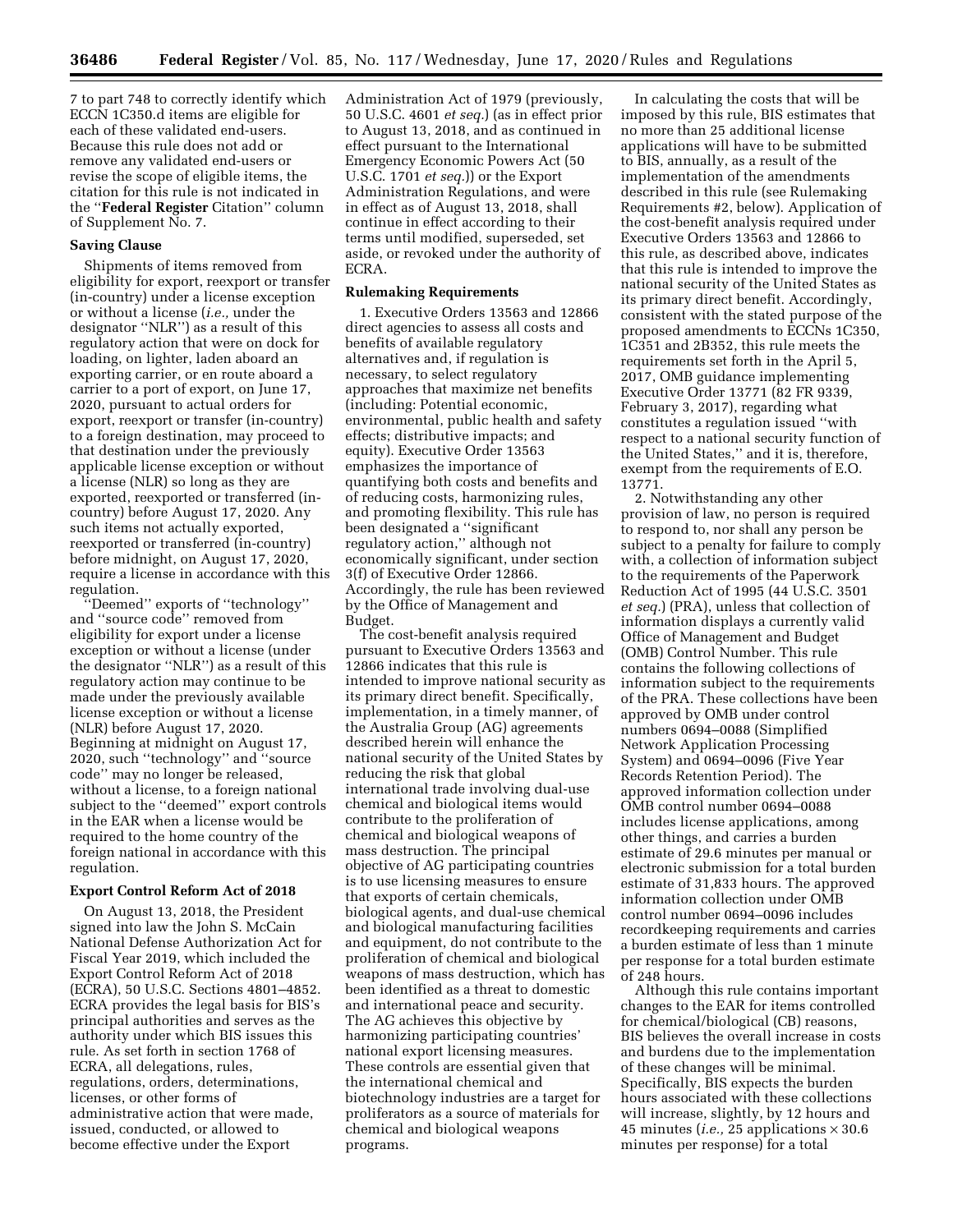estimated cost increase of \$382.50 (*i.e.,*  12 hours and 45 minutes  $\times$  \$30 per hour). The \$30 per hour cost estimate for OMB control numbers 0694–0088 and 0694–0096 is consistent with the salary data for export compliance specialists currently available through *glassdoor.com* (*glassdoor.com* estimates that an export compliance specialist makes \$55,280 annually, which computes to roughly \$26.58 per hour). This increase is not expected to exceed the existing estimates currently associated with OMB control numbers 0694–0088 and 0694–0096. Send comments regarding this burden estimate or any other aspect of this collection of information, including suggestions for reducing the burden, to Jasmeet Seehra, Office of Management and Budget, by email to *[Jasmeet](mailto:Jasmeet_K._Seehra@omb.eop.gov)*\_*K.*\_ *[Seehra@omb.eop.gov](mailto:Jasmeet_K._Seehra@omb.eop.gov)* or by fax to (202) 395–7285; and to the Regulatory Policy Division, Bureau of Industry and Security, Department of Commerce, 14th Street & Pennsylvania Avenue NW, Room 2705, Washington, DC 20230 or by email to *[RPD2@bis.doc.gov.](mailto:RPD2@bis.doc.gov)* 

3. This rule does not contain policies with Federalism implications as that term is defined in Executive Order 13132.

4. Pursuant to Section 1762 of the Export Control Reform Act of 2018 (50 U.S.C. Sec. 4821), this action is exempt from the Administrative Procedure Act (APA) (5 U.S.C. 553) requirements for notice of proposed rulemaking, opportunity for public participation and delay in effective date.

Because a notice of proposed rulemaking and an opportunity for public comment are not required to be given for this rule by the APA or any other law, the analytical requirements of the Regulatory Flexibility Act (5 U.S.C. 601 *et seq.*) are not applicable. Accordingly, no regulatory flexibility analysis is required, and none has been prepared.

# **List of Subjects**

#### *15 CFR Part 748*

Administrative practice and procedure, Exports, Reporting and recordkeeping requirements.

#### *15 CFR Part 774*

Exports, Reporting and recordkeeping requirements.

For the reasons stated in the preamble, parts 748 and 774 of the Export Administration Regulations (15 CFR parts 730–774) are amended as follows:

# **PART 748—[AMENDED]**

■ 1. The authority citation for 15 CFR part 748 continues to read as follows:

**Authority:** 50 U.S.C. 4801–4582; 50 U.S.C. 4601 *et seq.;* 50 U.S.C. 1701 *et seq.;* E.O. 13026, 61 FR 58767, 3 CFR, 1996 Comp., p. 228; E.O. 13222, 66 FR 44025, 3 CFR, 2001 Comp., p. 783; Notice of August 14, 2019, 84 FR 41881 (August 15, 2019).

■ 2. Supplement 7 to part 748 is amended by revising the validated enduser entries for ''Samsung China Semiconductor Co. Ltd.'' and ''Shanghai Huahong Grace Semiconductor Manufacturing Corporation,'' listed under the country ''China (People's Republic of)'' to read as follows:

SUPPLEMENT NO. 7 TO PART 748—AUTHORIZATION VALIDATED END-USER (VEU): LIST OF VALIDATED END-USERS, RESPECTIVE ITEMS ELIGIBLE FOR EXPORT, REEXPORT AND TRANSFER, AND ELIGIBLE DESTINATIONS

| Country                         | Validated end-user                                                                                                            | Eligible items (by ECCN)                                                                                                                                                                                                                                                                                                                                                                                                                                                   | Eligible destination                                                                                   | <b>Federal Register citation</b>                                                                 |
|---------------------------------|-------------------------------------------------------------------------------------------------------------------------------|----------------------------------------------------------------------------------------------------------------------------------------------------------------------------------------------------------------------------------------------------------------------------------------------------------------------------------------------------------------------------------------------------------------------------------------------------------------------------|--------------------------------------------------------------------------------------------------------|--------------------------------------------------------------------------------------------------|
|                                 | Nothing in this Supplement shall be deemed to supersede other provisions in the EAR, including but not limited to §748.15(c). |                                                                                                                                                                                                                                                                                                                                                                                                                                                                            |                                                                                                        |                                                                                                  |
| China (People's<br>Republic of) |                                                                                                                               |                                                                                                                                                                                                                                                                                                                                                                                                                                                                            |                                                                                                        |                                                                                                  |
|                                 | Samsung China Semiconductor Co. Ltd                                                                                           | 1C350.c.4, 1C350.d.14,<br>2B006.a, 2B006.b.1.d,<br>2B230, 2B350.d.2,<br>2B350.g.3, 2B350.i.3,<br>3A233, 3B001.a.1,<br>3B001.b, 3B001.e,<br>3B001.f, 3B001.h,<br>3C002, 3C004, 3D002,<br>and 3E001 (limited to<br>"technology" for items<br>classified under 3C002<br>and 3C004 and "tech-<br>nology" for use con-<br>sistent with the Inter-<br>national Technology<br>Roadmap for Semi-<br>conductors process for<br>items classified under<br>ECCNs 3B001 and<br>3B002). | Samsung China Semicon-<br>ductor Co., Ltd., No.<br>1999, North Xiaohe<br>Road, Xi'an, China<br>710119. | 78 FR 41291, 7/10/13. 78<br>FR 69535, 11/20/13. 79<br>FR 30713, 5/29/14, 80<br>FR 11863, 3/5/15. |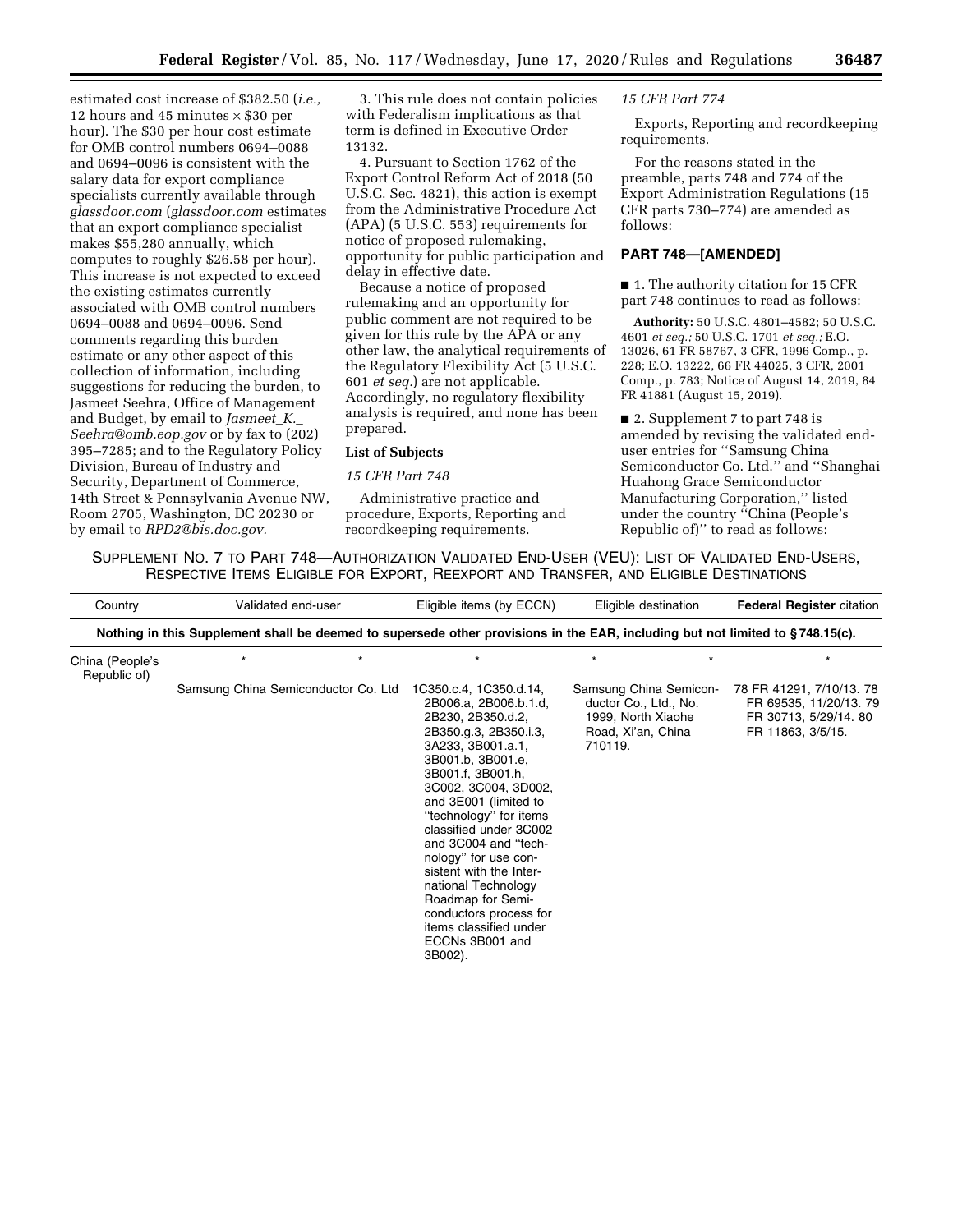SUPPLEMENT NO. 7 TO PART 748—AUTHORIZATION VALIDATED END-USER (VEU): LIST OF VALIDATED END-USERS, RESPECTIVE ITEMS ELIGIBLE FOR EXPORT, REEXPORT AND TRANSFER, AND ELIGIBLE DESTINATIONS—Continued

| Country | Validated end-user                                                   | Eligible items (by ECCN)                                                                                                                                                                                                                                                                                                                                                                  | Eligible destination                                                                                                                                                                                                                                                                                                                                                                                                                                                                           | <b>Federal Register citation</b> |
|---------|----------------------------------------------------------------------|-------------------------------------------------------------------------------------------------------------------------------------------------------------------------------------------------------------------------------------------------------------------------------------------------------------------------------------------------------------------------------------------|------------------------------------------------------------------------------------------------------------------------------------------------------------------------------------------------------------------------------------------------------------------------------------------------------------------------------------------------------------------------------------------------------------------------------------------------------------------------------------------------|----------------------------------|
|         | Shanghai Huahong Grace Semicon-<br>ductor Manufacturing Corporation. | 1C350.c.4, 1C350.d.14,<br>2B230, 2B350.d.2,<br>2B350.g.3, 2B350.i.4,<br>3B001.a.1, 3B001.b,<br>3B001.e, 3B001.f,<br>3B001.h, 3C002,<br>3C004, 5B002, and<br>5E002 (controlled by<br>ECCNs 5A002, 5A004,<br>or 5A992 that have<br>been successfully re-<br>viewed under the<br>encryption review proc-<br>ess specified in Sec-<br>tions $740.17(b)(2)$ or<br>740.17(b)(3) of the<br>EAR). | Shanghai Huahong Grace<br>Semiconductor Manu-<br>facturing Corporation-<br>HFab 2, 668<br>Guoshoujing Road,<br>Zhangjiang Hi-Tech<br>Park, Shanghai 201203<br>China.<br>Shanghai Huahong Grace<br>Semiconductor Manu-<br>facturing Corporation-<br>HFab 1, 1188<br>Chuangiao Road,<br>Pudong, Shanghai<br>201206 China.<br>Shanghai Huahong Grace<br>Semiconductor Manu-<br>facturing Corporation-<br>GFab1, 1399<br>Zuchongzhi Road,<br>Zhangjiang Hi-Tech<br>Park, Shanghai 201203<br>China. | 78 FR 32981, 6/3/13.             |
| $\star$ |                                                                      | $\star$                                                                                                                                                                                                                                                                                                                                                                                   | $\star$<br>$\star$                                                                                                                                                                                                                                                                                                                                                                                                                                                                             |                                  |

## **PART 774—[AMENDED]**

■ 3. The authority citation for 15 CFR part 774 continues to read as follows:

**Authority:** 50 U.S.C. 4801–4852; 50 U.S.C. 4601 *et seq.;* 50 U.S.C. 1701 *et seq.;* 10 U.S.C. 8720; 10 U.S.C. 8730(e); 22 U.S.C. 287c, 22 U.S.C. 3201 *et seq.;* 22 U.S.C. 6004; 42 U.S.C. 2139a; 15 U.S.C. 1824; 50 U.S.C. 4305; 22 U.S.C. 7201 *et seq.;* 22 U.S.C. 7210; E.O. 13026, 61 FR 58767, 3 CFR, 1996 Comp., p. 228; E.O. 13222, 66 FR 44025, 3 CFR, 2001 Comp., p. 783.

■ 4. Supplement 1 to part 774 is amended in category 1 by revising ECCN 1C350 and ECCN 1C351 and in category 2 by revising ECCN 2B352 to read as follows:

## **Supplement No. 1 to Part 774—The Commerce Control List**

\* \* \* \* \*

Category 1—Special Materials and Related Equipment, Chemicals, ''Microorganisms,'' and ''Toxins''

\* \* \* \* \*

**1C350 Chemicals that may be used as precursors for toxic chemical agents (see List of Items Controlled).** 

#### **License Requirements**

*Reason for Control:* CB, CW, AT

| Control(s)                     | Country chart<br>(see supp. No. 1 to<br>part 738) |
|--------------------------------|---------------------------------------------------|
| CB applies to entire<br>entrv. | CB Column 2.                                      |

CW applies to 1C350.b, and .c. The Commerce Country Chart is not designed to determine licensing requirements for items controlled for CW reasons. A license is required, for CW reasons, to export or reexport Schedule 2 chemicals and mixtures identified in 1C350.b to States not Party to the CWC (destinations not listed in Supplement No. 2 to part 745 of the EAR). A license is required, for CW reasons, to export Schedule 3 chemicals and mixtures identified in 1C350.c to States not Party to the CWC, unless an End-Use Certificate issued by the government of the importing country has been obtained by the exporter prior to export. A license is required, for CW reasons, to reexport Schedule 3 chemicals and mixtures identified in 1C350.c from a State not Party to the CWC to any other State not Party to the CWC. (See § 742.18 of the EAR for license requirements and policies for toxic and precursor chemicals controlled for CW reasons. See § 745.2 of the EAR for End-Use Certificate requirements that apply to exports of Schedule 3 chemicals to countries not listed in Supplement No. 2 to part 745 of the EAR.)

AT applies to entire entry. The Commerce Country Chart is not designed to determine licensing requirements for items controlled for AT reasons in 1C350. A license is required, for AT reasons, to export or reexport items controlled by 1C350 to a country in Country Group E:1 of Supplement No. 1 to part 740 of the EAR. (See part 742 of the EAR for additional information on the AT controls that apply to Iran, North Korea, Sudan, and Syria. See part 746 of the EAR for additional information on sanctions that apply to Iran, North Korea, and Syria.)

**License Requirement Notes:** 1. Sample Shipments: Subject to the following requirements and restrictions, a license is not required for sample shipments when the cumulative total of these shipments does not exceed a 55-gallon container or 200 kg of a single chemical to any one consignee during a calendar year. A consignee that receives a sample shipment under this exclusion may not resell, transfer, or reexport the sample shipment, but may use the sample shipment for any other legal purpose unrelated to chemical weapons.

a. Chemicals Not Eligible:

A. [Reserved]

B. CWC Schedule 2 chemicals (States not Party to the CWC). No CWC Schedule 2 chemical or mixture identified in 1C350.b is eligible for sample shipment to States not Party to the CWC (destinations not listed in Supplement No. 2 to part 745 of the EAR) without a license.

b. Countries Not Eligible: Countries in Country Group E:1 of Supplement No. 1 to part 740 of the EAR are not eligible to receive sample shipments of any chemicals controlled by this ECCN without a license.

c. Sample shipments that require an End-Use Certificate for CW reasons: No CWC Schedule 3 chemical or mixture identified in 1C350.c is eligible for sample shipment to States not Party to the CWC (destinations not listed in Supplement No. 2 to part 745 of the EAR) without a license, unless an End-Use Certificate issued by the government of the importing country is obtained by the exporter prior to export (see § 745.2 of the EAR for End-Use Certificate requirements).

d. Sample shipments that require a license for reasons set forth elsewhere in the EAR: Sample shipments, as described in this Note 1, may require a license for reasons set forth elsewhere in the EAR. See, in particular, the end-use/end-user restrictions in part 744 of the EAR, and the restrictions that apply to embargoed countries in part 746 of the EAR.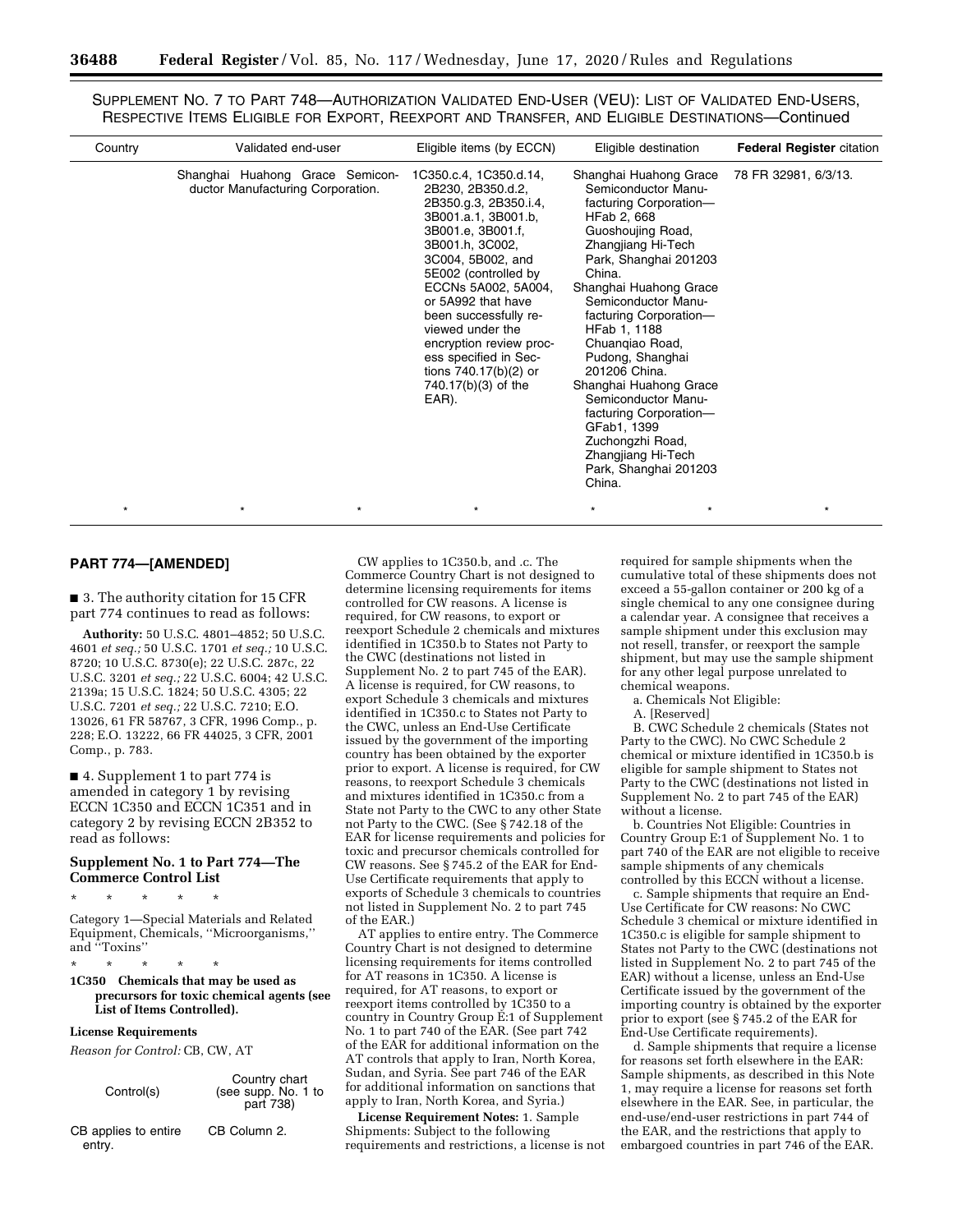e. Annual report requirement. The exporter is required to submit an annual written report for shipments of samples made under this Note 1. The report must be on company letterhead stationery (titled ''Report of Sample Shipments of Chemical Precursors'' at the top of the first page) and identify the chemical(s), Chemical Abstract Service Registry (C.A.S.) number(s), quantity(ies), the ultimate consignee's name and address, and the date of export for all sample shipments that were made during the previous calendar year. The report must be submitted no later than February 28 of the year following the calendar year in which the sample shipments were made, to: U.S. Department of Commerce, Bureau of Industry and Security, 14th Street and Pennsylvania Ave. NW, Room 2099B, Washington, DC 20230, Attn: ''Report of Sample Shipments of Chemical Precursors.''

2. Mixtures:

a. Mixtures that contain precursor chemicals identified in ECCN 1C350, in concentrations that are below the levels indicated in 1C350.b through .d, are controlled by ECCN 1C395 or 1C995 and are subject to the licensing requirements specified in those ECCNs.

b. A license is not required under this ECCN for a mixture, when the controlled chemical in the mixture is a normal ingredient in consumer goods packaged for retail sale for personal use. Such consumer goods are designated EAR99. However, a license may be required for reasons set forth elsewhere in the EAR.

**Note to mixtures:** Calculation of

concentrations of AG-controlled chemicals: a. Exclusion. No chemical may be added to the mixture (solution) for the sole purpose of circumventing the Export Administration Regulations;

b. Percent Weight Calculation. When calculating the percentage, by weight, of ingredients in a chemical mixture, include all ingredients of the mixture, including those that act as solvents.

3. Compounds. Compounds created with any chemicals identified in this ECCN 1C350 may be shipped NLR (No License Required), without obtaining an End-Use Certificate, unless those compounds are also identified in this entry or require a license for reasons set forth elsewhere in the EAR.

4. Testing Kits: Certain medical, analytical, diagnostic, and food testing kits containing small quantities of chemicals identified in this ECCN 1C350, are excluded from the scope of this ECCN and are controlled under ECCN 1C395 or 1C995. (Note that replacement reagents for such kits are controlled by this ECCN 1C350 if the reagents contain one or more of the precursor chemicals identified in 1C350 in concentrations equal to or greater than the control levels for mixtures indicated in 1C350.)

**Technical Notes:** 1. For purposes of this entry, a ''mixture'' is defined as a solid, liquid or gaseous product made up of two or more ingredients that do not react together under normal storage conditions.

2. The scope of this control applicable to Hydrogen Fluoride (see 1C350.d.14 in the

List of Items Controlled) includes its liquid, gaseous, and aqueous phases, and hydrates.

3. Precursor chemicals in ECCN 1C350 are listed by name, Chemical Abstract Service (CAS) number and CWC Schedule (where applicable). Precursor chemicals of the same structural formula (e.g., hydrates) are controlled by ECCN 1C350, regardless of name or CAS number. CAS numbers are shown to assist in identifying whether a particular precursor chemical or mixture is controlled under ECCN 1C350, irrespective of nomenclature. However, CAS numbers cannot be used as unique identifiers in all situations because some forms of the listed precursor chemical have different CAS numbers, and mixtures containing a precursor chemical listed in ECCN 1C350 may also have different CAS numbers.

# **List Based License Exceptions (See Part 740 for a Description of All License Exceptions)**

*LVS:* N/A *GBS:* N/A *CIV:* N/A

#### **List of Items Controlled**

*Related Controls:* See USML Category XIV(c) for related chemicals ''subject to the ITAR'' (see 22 CFR parts 120 through 130).

*Related Definitions:* See § 770.2(k) of the EAR for synonyms for the chemicals listed in this entry.

```
Items:
```
a. [Reserved]

- b. Australia Group-controlled precursor chemicals also identified as Schedule 2 chemicals under the CWC, as follows, and mixtures in which at least one of the following chemicals constitutes 30 percent or more of the weight of the mixture:
- b.1. (C.A.S. #7784–34–1) Arsenic
- trichloride;
- b.2. (C.A.S. #76–93–7) Benzilic acid;
- b.3. (C.A.S. #78–38–6) Diethyl
- ethylphosphonate;

b.4. (C.A.S. #683–08–9) Diethyl methylphosphonate;

- b.5. (C.A.S. #15715–41–0) Diethyl methylphosphonite;
- b.6. (C.A.S. #2404–03–7) Diethyl-N,Ndimethylphosphoroamidate;
- b.7. (C.A.S. #41480–75–5) N,N-

Diisopropylaminoethanethiol hydrochloride; b.8. (C.A.S. #5842–07–9) N,N-Diisopropylbeta-aminoethane thiol;

b.9. (C.A.S. #96–80–0) N,N-Diisopropylbeta-aminoethanol;

b.10. (C.A.S. #96–79–7), N,N-Diisopropylbeta-aminoethyl chloride;

b.11. (C.A.S. #4261–68–1) N,N-Diisopropyl-beta-aminoethyl chloride

- hydrochloride; b.12. (C.A.S. #6163–75–3) Dimethyl
- ethylphosphonate; b.13. (C.A.S. #756–79–6) Dimethyl
- methylphosphonate;
- b.14. (C.A.S. #677–43–0) N,N-
- Dimethylamino-phosphoryl dichloride; b.15. (C.A.S. #1498–40–4) Ethyl

phosphonous dichloride [Ethyl phosphinyl dichloride];

b.16. (C.A.S. #430–78–4) Ethyl phosphonus difluoride [Ethyl phosphinyl difluoride];

b.17. (C.A.S. #1066–50–8) Ethyl phosphonyl dichloride;

b.18. (C.A.S. #993–13–5) Methylphosphonic acid;

- b.19. (C.A.S. #676–98–2) Methylphosphonothioic dichloride;
- b.20. (C.A.S. #464–07–3) Pinacolyl alcohol;
- b.21. (C.A.S. #1619–34–7) 3-Quinuclidinol;
- b.22. (C.A.S. #111–48–8) Thiodiglycol.
- c. Australia Group-controlled precursor chemicals also identified as Schedule 3
- chemicals under the CWC, as follows, and
- mixtures in which at least one of the
- following chemicals constitutes 30 percent or more of the weight of the mixture:
- c.1. (C.A.S. #762–04–9) Diethyl phosphite;
- c.2. (C.A.S. #868–85–9) Dimethyl
- phosphite (dimethyl hydrogen phosphite);
- c.3. (C.A.S. #139–87–7)
- Ethyldiethanolamine;
- c.4. (C.A.S. #10025–87–3) Phosphorus oxychloride;
- c.5. (C.A.S. #10026–13–8) Phosphorus pentachloride;
- c.6. (C.A.S. #7719–12–2) Phosphorus trichloride;
- c.7. (C.A.S. #10545–99–0) Sulfur dichloride;
- c.8. (C.A.S. #10025–67–9) Sulfur monochloride;
- c.9. (C.A.S. #7719–09–7) Thionyl chloride; c.10. (C.A.S. #102–71–6) Triethanolamine;
- c.11. (C.A.S. #122–52–1) Triethyl
- phosphite;
- c.12. (C.A.S. #121–45–9) Trimethyl phosphite.

d. Other Australia Group-controlled precursor chemicals not also identified as Schedule 1, 2, or 3 chemicals under the CWC, as follows, and mixtures in which at least one of the following chemicals constitutes 30 percent or more of the weight of the mixture:

- d.1. (C.A.S. #1341–49–7) Ammonium hydrogen fluoride;
	-
- d.2. (C.A.S. #107–07–3) 2-Chloroethanol; d.3. (C.A.S. #109–89–7) Diethylamine;
- 
- d.4. (C.A.S. #100–37–8) N,N-
- Diethylaminoethanol; d.5. (C.A.S. #589–57–1) Diethyl
- chlorophosphite;
- d.6. (C.A.S. #298–06–6) O,O-Diethyl
- phosphorodithioate;
- d.7. (C.A.S. #2465–65–8) O,O-Diethyl
- phosphorothioate;
- d.8. (C.A.S. #108–18–9) Di-isopropylamine;
- d.9. (C.A.S. #124–40–3) Dimethylamine;
- d.10. (C.A.S. #506–59–2) Dimethylamine
- hydrochloride;
- d.11. (C.A.S. #762–77–6) Ethyl chlorofluorophosphate;
- d.12. (C.A.S. #1498–51–7) Ethyl
- dichlorophosphate;
- d.13. (C.A.S. #460–52–6) Ethyl
- difluorophosphate;
- d.14. (C.A.S. #7664–39–3) Hydrogen fluoride;
- d.15. (C.A.S. #3554–74–3) 3-Hydroxyl-1 methylpiperidine;
- d.16. (C.A.S. #76–89–1) Methyl benzilate;
- d.17. (C.A.S. #754–01–8) Methyl
- chlorofluorophosphate;
- d.18. (C.A.S. #677–24–7) Methyl
- dichlorophosphate;
- d.19. (C.A.S. #22382–13–4) Methyl
- difluorophosphate;
- d.20. (C.A.S. #14277–06–6) N,N
- Diethylacetamidine;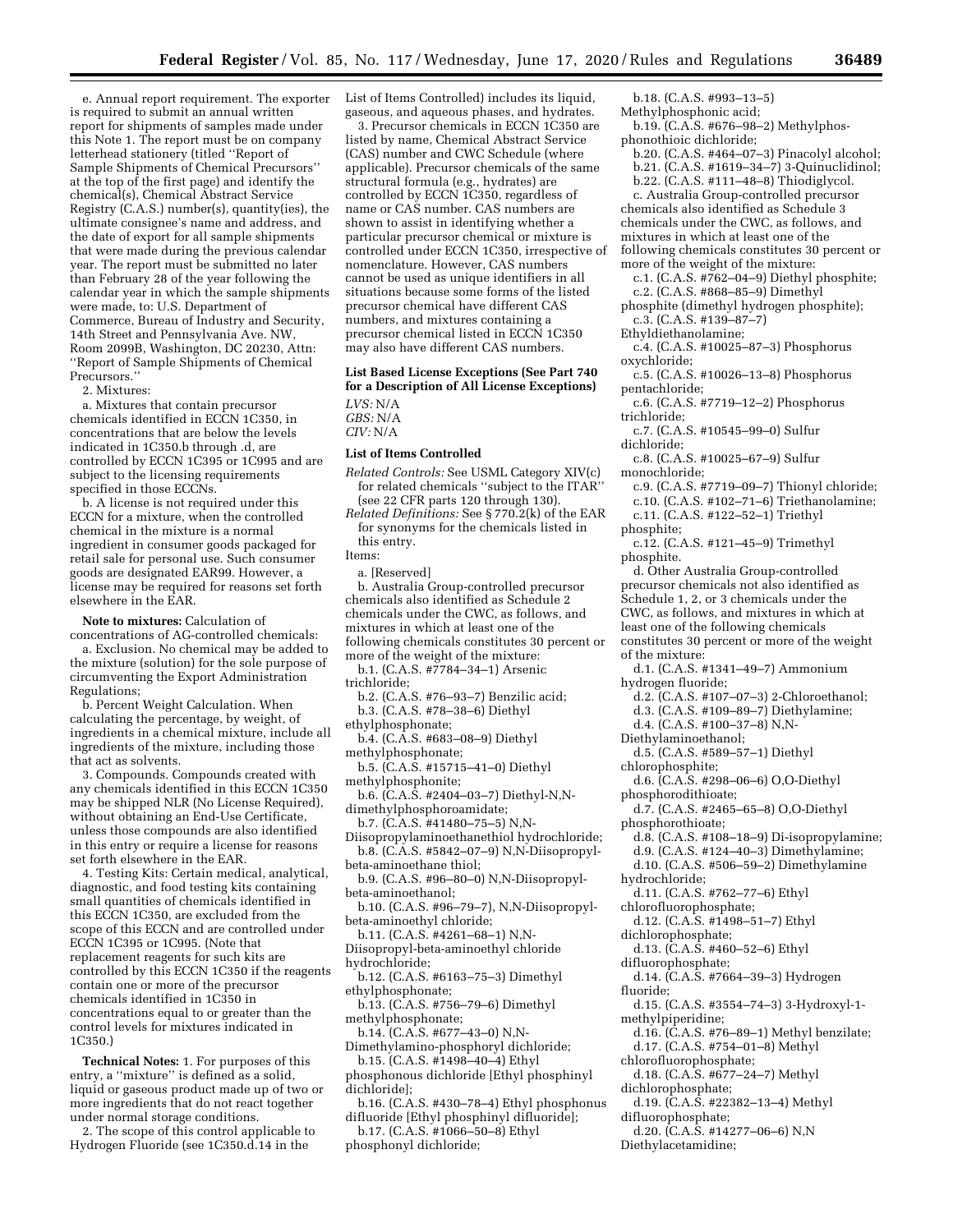- d.21. (C.A.S. #53510–30–8) N,N-Diethylbutanamidine;
- d.22. (C.A.S. #90324–67–7) N,N-Diethylformamidine;
- d.23. (C.A.S. #1342789–47–2) N,N Diethylisobutanamidine;
- d.24. (C.A.S. #84764–73–8) N,N-
- Diethylpropanamidine; d.25. (C.A.S. #1315467–17–4) N,N-
- Diisopropylbutanamidine; d.26. (C.A.S. #857522–08–8) N,N-
- Diisopropylformamidine; d.27. (C.A.S. #2909–14–0) N,N-
- Dimethylacetamidine;
- d.28. (C.A.S. #1340437–35–5) N,N-Dimethylbutanamidine;
- d.29. (C.A.S. #44205–42–7) N,N-
- Dimethylformamidine;
- d.30. (C.A.S. #321881–25–8) N,N-Dimethylisobutanamidine;
- d.31. (C.A.S. #56776–14–8) N,N-Dimethylpropanamidine;
- d.32. (C.A.S. #1339586–99–0) N,N-
- Dipropylacetamidine; d.33. (C.A.S. #1342422–35–8) N,N-
- Dipropylbutanamidine; d.34. (C.A.S. #48044–20–8) N,N-
- Dipropylformamidine;
- d.35. (C.A.S. #1342700–45–1) N,N-Dipropylisobutanamidine;
- d.36. (C.A.S. #1341496–89–6) N,N-Dipropylpropanamidine;
- d.37. (C.A.S. #1314–80–3) Phosphorus pentasulfide;
- d.38. (C.A.S. #75–97–8) Pinacolone;
- d.39. (C.A.S. #7789–29–9) Potassium bifluoride;
- d.40. (C.A.S. #151–50–8) Potassium cyanide;
- d.41. (C.A.S. #7789–23–3) Potassium fluoride;

d.42. (C.A.S. #3731–38–2) 3-Quinuclidone; d.43. (C.A.S. #1333–83–1) Sodium

bifluoride;

- d.44. (C.A.S. #143–33–9) Sodium cyanide; d.45. (C.A.S. #7681–49–4) Sodium fluoride;
- d.46. (C.A.S. #16893–85–9) Sodium
- hexafluorosilicate;
- d.47. (C.A.S. #1313–82–2) Sodium sulfide; d.48. (C.A.S. #637–39–8) Triethanolamine hydrochloride;
- d.49. (C.A.S. #116–17–6) Tri-isopropyl phosphite.
- **1C351 Human and Animal Pathogens and**  ''**Toxins**''**, as Follows (See List of Items Controlled).**

#### **License Requirements**

*Reason for Control:* CB, CW, AT.

| Control(s) | Country chart<br>(see Supp. No. 1 to<br>part 738) |
|------------|---------------------------------------------------|
|            |                                                   |

#### CB applies to entire entry. CB Column 1.

CW applies to 1C351.d.11 and d.12 and a license is required for CW reasons for all destinations, including Canada, as follows: CW applies to 1C351.d.11 for ricin in the form of (1) Ricinus Communis AgglutininII (RCAII), also known as ricin D or Ricinus Communis LectinIII (RCLIII) and (2) Ricinus Communis LectinIV (RCLIV), also known as ricin E. CW applies to 1C351.d.12 for

saxitoxin identified by C.A.S. #35523–89–8. See § 742.18 of the EAR for licensing information pertaining to chemicals subject to restriction pursuant to the Chemical Weapons Convention (CWC). The Commerce Country Chart is not designed to determine licensing requirements for items controlled for CW reasons.

| Control(s)                     | Country chart<br>(see Supp. No. 1 to<br>part 738) |
|--------------------------------|---------------------------------------------------|
| AT applies to entire<br>entry. | AT Column 1.                                      |

**License Requirement Notes:** 1. All vaccines and ''immunotoxins'' are excluded from the scope of this entry. Certain medical products and diagnostic and food testing kits that contain biological toxins controlled under paragraph (d) of this entry, with the exception of toxins controlled for CW reasons under d.11 and d.12, are excluded from the scope of this entry. Vaccines, ''immunotoxins'', certain medical products, and diagnostic and food testing kits excluded

from the scope of this entry are controlled under ECCN 1C991.

2. For the purposes of this entry, only saxitoxin is controlled under paragraph d.12; other members of the paralytic shellfish poison family (*e.g.,* neosaxitoxin) are designated EAR99.

3. Clostridium perfringens strains, other than the epsilon toxin-producing strains of Clostridium perfringens described in c.12, are excluded from the scope of this entry, since they may be used as positive control cultures for food testing and quality control.

4. Unless specified elsewhere in this ECCN 1C351 (*e.g.,* in License Requirement Notes 1– 3), this ECCN controls all biological agents and ''toxins,'' regardless of quantity or attenuation, that are identified in the List of Items Controlled for this ECCN, including small quantities or attenuated strains of select biological agents or ''toxins'' that are excluded from the lists of select biological agents or ''toxins'' by the Animal and Plant Health Inspection Service (APHIS), U.S. Department of Agriculture, or the Centers for Disease Control and Prevention (CDC), U.S. Department of Health and Human Services, in accordance with their regulations in 9 CFR part 121 and 42 CFR part 73, respectively.

5. Biological agents and pathogens are controlled under this ECCN 1C351 when they are an isolated live culture of a pathogen agent, or a preparation of a toxin agent that has been isolated or extracted from any source or material, including living material that has been deliberately inoculated or contaminated with the agent. Isolated live cultures of a pathogen agent include live cultures in dormant form or in dried preparations, whether the agent is natural, enhanced or modified.

**List Based License Exceptions (See Part 740 for a Description of All License Exceptions)** 

*LVS:* N/A *GBS:* N/A *CIV:* N/A

#### *Special Conditions for STA*

*STA:* (1) Paragraph (c)(1) of License Exception STA  $(S\bar{7}40.20(c)(1))$  may be used for items in 1C351.d.1 through 1C351.d.10 and 1C351.d.13 through 1C351.d.19. See § 740.20(b)(2)(vi) for restrictions on the quantity of any one toxin that may be exported in a single shipment and the number of shipments that may be made to any one end user in a single calendar year. Also see the Automated Export System (AES) requirements in  $\S 758.1(b)(4)$  of the EAR. (2) Paragraph (c)(2) of License Exception STA  $(S 740.20(c)(2)$  of the EAR) may not be used for any items in 1C351.

#### **List of Items Controlled**

*Related Controls:* (1) Certain forms of ricin and saxitoxin in 1C351.d.11. and d.12 are CWC Schedule 1 chemicals (see § 742.18 of the EAR). The U.S. Government must provide advance notification and annual reports to the OPCW of all exports of Schedule 1 chemicals. See § 745.1 of the EAR for notification procedures. See 22 CFR part 121, Category XIV and § 121.7 for CWC Schedule 1 chemicals that are ''subject to the ITAR.'' (2) The Animal and Plant Health Inspection Service (APHIS), U.S. Department of Agriculture, and the Centers for Disease Control and Prevention (CDC), U.S. Department of Health and Human Services, maintain controls on the possession, use, and transfer within the United States of certain items controlled by this ECCN (for APHIS, see 7 CFR 331.3(b), 9 CFR 121.3(b), and 9 CFR 121.4(b); for CDC, see 42 CFR 73.3(b) and 42 CFR 73.4(b)). (3) See 22 CFR part 121, Category XIV(b), for modified biological agents and biologically derived substances that are ''subject to the ITAR.''

*Related Definitions:* (1) For the purposes of this entry ''immunotoxin'' is defined as an antibody-toxin conjugate intended to destroy specific target cells (*e.g.,* tumor cells) that bear antigens homologous to the antibody. (2) For the purposes of this entry ''subunit'' is defined as a portion of the ''toxin''.

Items:

a. Viruses identified on the Australia Group (AG) ''List of Human and Animal Pathogens and Toxins for Export Control,'' as follows:

- a.1. African horse sickness virus;
- a.2. African swine fever virus;

a.3. Andes virus;

a.4. Avian influenza (AI) viruses identified as having high pathogenicity (HP), as follows:

a.4.a. AI viruses that have an intravenous pathogenicity index (IVPI) in 6-week-old chickens greater than 1.2; *or* 

a.4.b. AI viruses that cause at least 75% mortality in 4- to 8-week-old chickens infected intravenously.

**Note:** Avian influenza (AI) viruses of the H5 or H7 subtype that do not have either of the characteristics described in 1C351.a.4 (specifically, 1C351.a.4.a or a.4.b) should be sequenced to determine whether multiple basic amino acids are present at the cleavage site of the haemagglutinin molecule (HA0). If the amino acid motif is similar to that observed for other HPAI isolates, then the isolate being tested should be considered as HPAI and the virus is controlled under 1C351.a.4.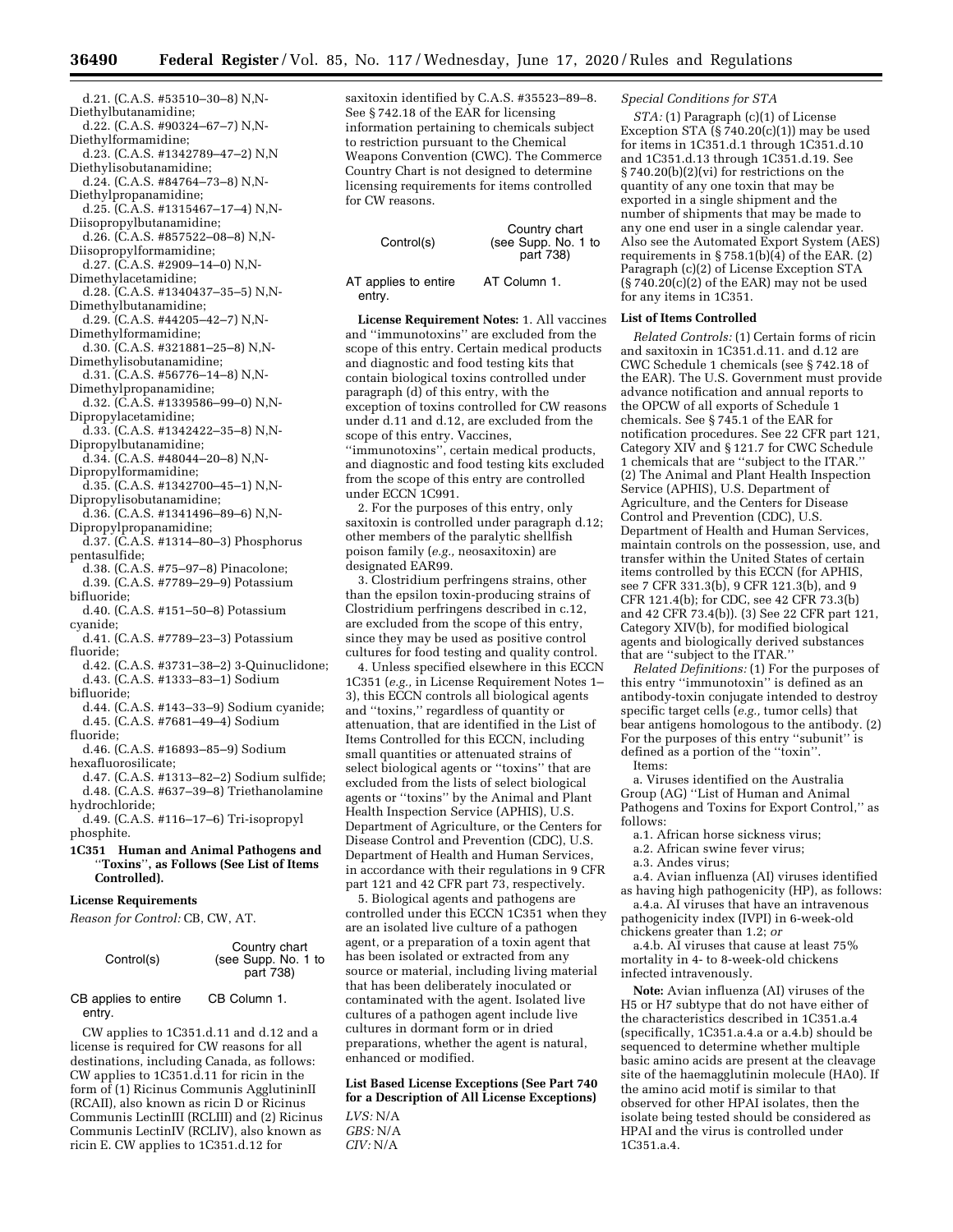d.15. T–2 toxin; d.16. Tetrodotoxin;

d.18. Volkensin. e. ''Fungi'', as follows: e.1. Coccidioides immitis; *or*  e.2. Coccidioides posadasii. \* \* \* \* \* Category 2—Materials Processing \* \* \* \* \*

**License Requirements**  *Reason for Control:* CB, AT.

Control(s)

CB applies to entire

AT applies to entire

**List of Items Controlled** 

entry.

entry.

*LVS:* N/A *GBS:* N/A *CIV:* N/A

*Items:* 

follows:

showers;

walkthrough doors.

fermenters, as follows:

d.17. Viscumin (Viscum album lectin 1); *or* 

Country chart (see Supp. No. 1 to part 738)

CB Column 2.

AT Column 1.

**2B352 Equipment Capable of Use in Handling Biological Materials, as Follows (See List of Items Controlled).** 

**List Based License Exceptions (See Part 740 for a Description of All License Exceptions)** 

*Related Controls:* See ECCNs 1A004 and 1A995 for protective equipment that is not covered by this entry. Also see ECCN 9A120 for controls on certain ''UAV'' systems designed or modified to dispense an aerosol and capable of carrying elements of a payload in the form of a particulate or liquid, other than fuel 'parts'' or "components" of such vehicles, of a volume greater than 20 liters. *Related Definitions:* (1) ''Lighter than air vehicles''—balloons and airships that rely on hot air or on lighter-than-air gases, such as helium or hydrogen, for their lift. (2) ''UAVs''—Unmanned Aerial Vehicles. (3) ''VMD''—Volume Median Diameter.

a. Containment facilities and related

a.1. Complete containment facilities at P3

**Technical Note to 2B352.a.1:** P3 or P4 (BL3, BL4, L3, L4) containment levels are as specified in the WHO Laboratory Biosafety Manual (3rd edition, Geneva, 2004). a.2. Equipment designed for fixed installation in containment facilities specified in paragraph a.1 of this ECCN, as

a.2.a. Double-door pass-through decontamination autoclaves;

a.2.b. Breathing air suit decontamination

a.2.c. Mechanical-seal or inflatable-seal

b. Fermenters and components as follows: b.1. Fermenters capable of cultivation of micro-organisms or of live cells for the production of viruses or toxins, without the propagation of aerosols, having a total internal volume of 20 liters or greater. b.2. Components designed for such

equipment, as follows:

or P4 containment level.

- a.5. Bluetongue virus;
- a.6. Chapare virus;
- a.7. Chikungunya virus;
- a.8. Choclo virus;
- a.9. Classical swine fever virus (Hog
- cholera virus);

a.10. Crimean-Congo hemorrhagic fever virus;

- a.11. Dobrava-Belgrade virus;
- a.12. Eastern equine encephalitis virus;
- a.13. Ebolavirus (includes all members of the Ebolavirus genus);
- a.14. Foot-and-mouth disease virus;
- a.15. Goatpox virus;
- a.16. Guanarito virus;
- 
- a.17. Hantaan virus;
- a.18. Hendra virus (Equine morbillivirus);
- a.19. Japanese encephalitis virus;
- a.20. Junin virus;
- a.21. Kyasanur Forest disease virus;
- a.22. Laguna Negra virus;
- a.23. Lassa virus;
- a.24. Louping ill virus;
- a.25. Lujo virus;
- a.26. Lumpy skin disease virus;
- a.27. Lymphocytic choriomeningitis virus;
- a.28. Machupo virus;
- a.29. Marburgvirus (includes all members of the Marburgvirus genus);
- a.30. Middle East respiratory syndromerelated coronavirus (MERS-related
- coronavirus);
	- a.31. Monkeypox virus;
	- a.32. Murray Valley encephalitis virus;
	- a.33. Newcastle disease virus;
	- a.34. Nipah virus;
	- a.35. Omsk hemorrhagic fever virus;
	- a.36. Oropouche virus;
	- a.37. Peste-des-petits ruminants virus;
	- a.38. Porcine Teschovirus;
	- a.39. Powassan virus;
- a.40. Rabies virus and all other members of the Lyssavirus genus;
	- a.41. Reconstructed 1918 influenza virus;
- **Technical Note:** 1C351.a.41 includes reconstructed replication competent forms of the 1918 pandemic influenza virus containing any portion of the coding regions of all eight gene segments.
	- a.42. Rift Valley fever virus;
	- a.43. Rinderpest virus;
	- a.44. Rocio virus;
	- a.45. Sabia virus;
	- a.46. Seoul virus;
- a.47. Severe acute respiratory syndromerelated coronavirus (SARS-related
- coronavirus);
	- a.48. Sheeppox virus;
	- a.49. Sin Nombre virus;
- a.50. St. Louis encephalitis virus;
- a.51. Suid herpesvirus 1 (Pseudorabies virus; Aujeszky's disease);
- a.52. Swine vesicular disease virus;
- a.53. Tick-borne encephalitis virus (Far Eastern subtype, formerly known as Russian Spring-Summer encephalitis virus—see
- 1C351.b.3 for Siberian subtype);
	- a.54. Variola virus;
	- a.55. Venezuelan equine encephalitis virus;
	- a.56. Vesicular stomatitis virus;
	- a.57. Western equine encephalitis virus; *or*
	- a.58. Yellow fever virus.
	-

b. Viruses identified on the APHIS/CDC ''select agents'' lists (see Related Controls paragraph #2 for this ECCN), but not identified on the Australia Group (AG) ''List of Human and Animal Pathogens and Toxins for Export Control,'' as follows:

- b.1. [Reserved];
- b.2. [Reserved]; *or*
- b.3. Tick-borne encephalitis virus (Siberian

subtype, formerly West Siberian virus—see 1C351.a.53 for Far Eastern subtype).

- c. Bacteria identified on the Australia Group (AG) ''List of Human and Animal Pathogens and Toxins for Export Control,'' as follows:
	- c.1. Bacillus anthracis;
	- c.2. Brucella abortus;
	- c.3. Brucella melitensis;
	- c.4. Brucella suis;
- c.5. Burkholderia mallei (Pseudomonas
- mallei); c.6. Burkholderia pseudomallei
- (Pseudomonas pseudomallei);

c.7. Chlamydia psittaci (Chlamydophila psittaci);

- c.8. Clostriduim argentinense (formerly
- known as Clostridium botulinum Type G), botulinum neurotoxin producing strains;
- c.9. Clostridium baratii, botulinum
- neurotoxin producing strains;
- c.10. Clostridium botulinum; c.11. Clostridium butyricum, botulinum neurotoxin producing strains;
- c.12. Clostridium perfringens, epsilon
- toxin producing types;
	- c.13. Coxiella burnetii;
	- c.14. Francisella tularensis;
- c.15. Mycoplasma capricolum subspecies capripneumoniae (''strain F38'');
- c.16. Mycoplasma mycoides subspecies mycoides SC (small colony) (a.k.a. contagious bovine pleuropneumonia);
	- c.17. Rickettsia prowazekii;
- c.18. Salmonella enterica subspecies enterica serovar Typhi (Salmonella typhi);
- c.19. Shiga toxin producing Escherichia coli (STEC) of serogroups O26, O45, O103, O104, O111, O121, O145, O157, and other shiga toxin producing serogroups;
- **Note:** Shiga toxin producing Escherichia

coli (STEC) includes, inter alia, enterohaemorrhagic E. coli (EHEC), verotoxin producing E. coli (VTEC) or verocytotoxin producing E. coli (VTEC).

- c.20. Shigella dysenteriae;
- c.21. Vibrio cholerae; *or*

beta 2, epsilon and iota toxins;

d.9. Microcystins (Cyanginosins);

d.13. Shiga toxins (shiga-like toxins, verotoxins, and verocytotoxins);

d.14. Staphylococcus aureus enterotoxins, hemolysin alpha toxin, and toxic shock syndrome toxin (formerly known as Staphylococcus enterotoxin F);

- c.22. Yersinia pestis.
- d. ''Toxins'' identified on the Australia Group (AG) ''List of Human and Animal Pathogens and Toxins for Export Control,'' as

d.5. Clostridium perfringens alpha, beta 1,

- follows, and "subunits" thereof: d.1. Abrin;
	- d.2. Aflatoxins;
	- d.3. Botulinum toxins; d.4. Cholera toxin;

d.6. Conotoxins; d.7. Diacetoxyscirpenol; d.8. HT–2 toxin;

d.10. Modeccin; d.11. Ricin; d.12. Saxitoxin;